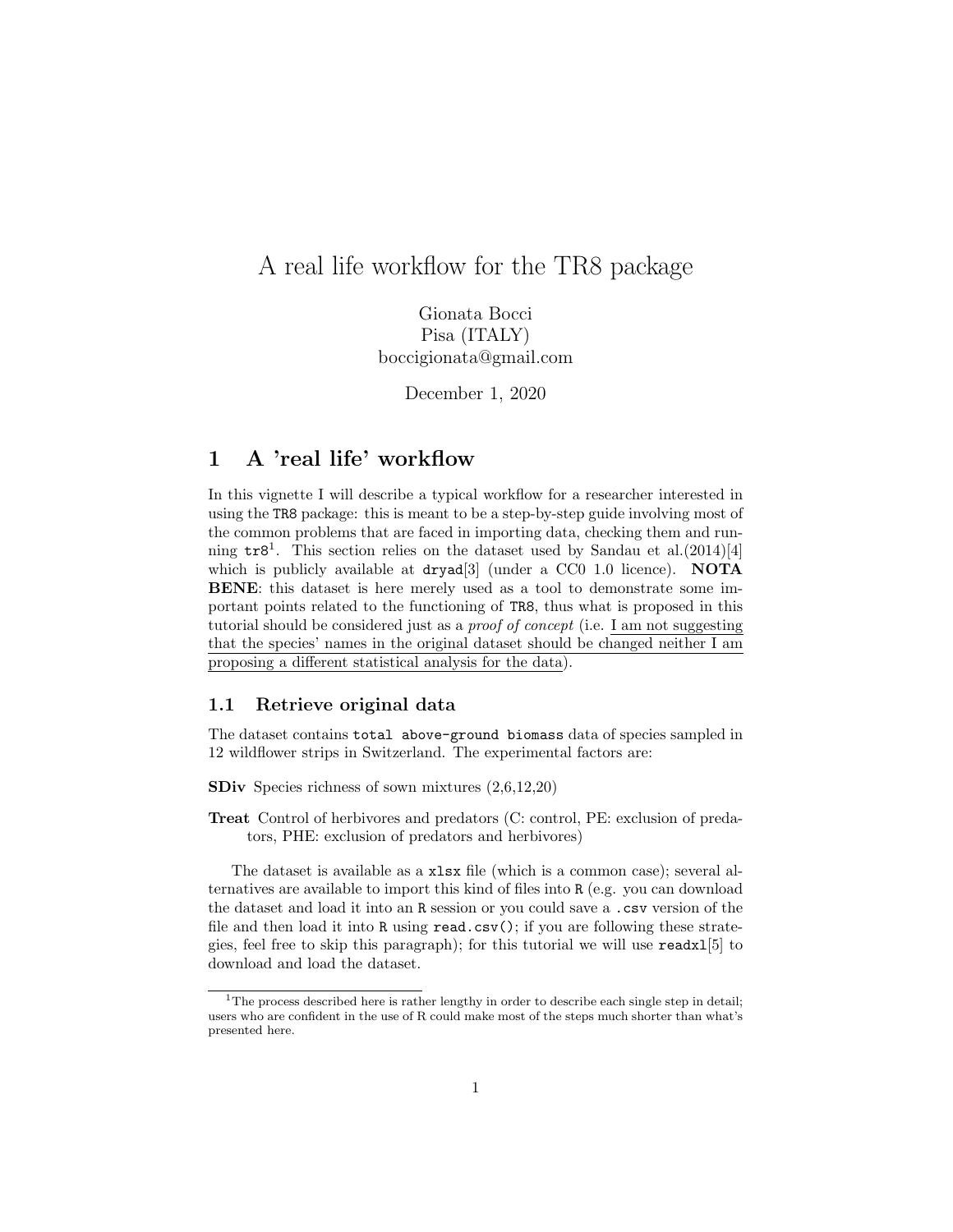```
> ## the readxl package is needed
> ## library(readxl)
> ## store the url of the dryad package
> url<-"http://datadryad.org/bitstream/handle/
      + 10255/dryad.65646/MEE-13-11-651R2_data.xlsx?sequence=1"
> ## choose the extension for the temp file where
> ## data will be stored
> tmp = tempfile(fileext = ".xlsx")
> ## download the data
> download.file(url = url, destfile = tmp)
> ## we first read the "metadata" sheet from the xlsx file
> ## (the row containing the species names start from
> ## row 13
> metadata<-read_excel(path=tmp,sheet="metadata",skip=12,col_names=F)
> ## lets rename the column of this dataset
> names(metadata)<-c("Col1","Col2")
> ## then read the vegetation data
> veg_data <-readWorksheetFromFile(file = tmp, sheet = "data.txt")
> ## only the columns from 11 to 123 contains the species data
> veg_data<-veg_data[,11:123]
> ## round veg_data numbers to the second digit
> veg_data<-round(veg_data,digits = 2)
> ## read the dataset with the environmental variables
> env_data<-read_excel(path = tmp, sheet = "data.txt")
> ## and select only the column from 1 to 4 which contain
> ## the data of interest
> env_data<-env_data[,1:4]
```
We now have the following dataframes:

metadata contains two columns, Col1 contains short codes used by the authors as surrogates of the full scientific names of species for the species which are stored in the Col2 column

veg data contains a sites ∗ species table of biomass values

env data contains the experimental variables

#### 1.2 Check species names

The first suggested step is to check species names using the taxize package in order to see whether there are misspelled names; the tnrs function accepts a vector of plant species names and tries to match them with accepted scientific names; the function returns a dataframe with various columns: in the column score each entry is given a score according to the level of "resemblance" with correct names; the score is "1" if the name is correct, less than "1" if some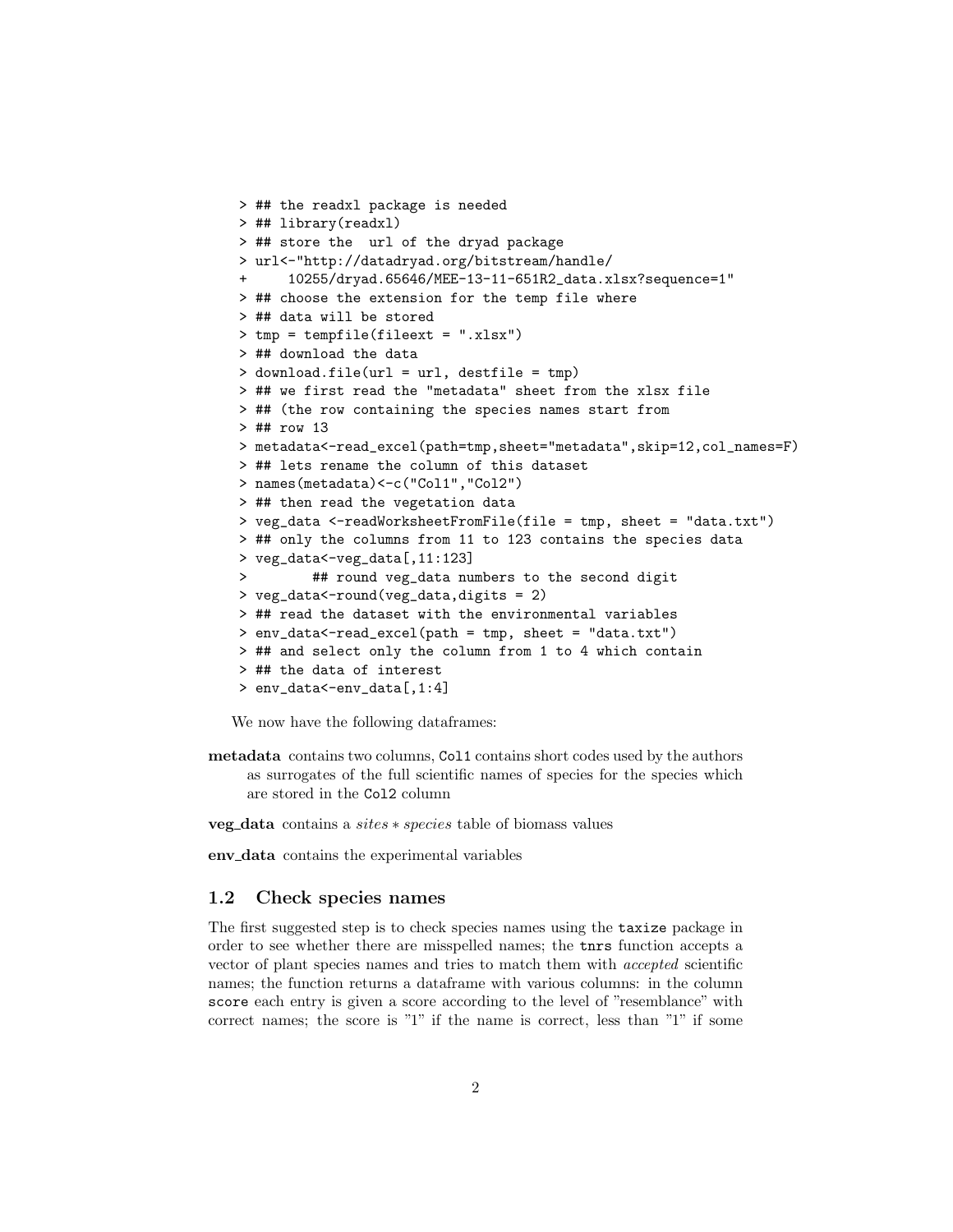problems with the name are found<sup>2</sup>. NOTA BENE: from the tnrs help page "If there is no match in the Taxosaurus database, nothing is returned, so you will not get anything back for non matches" thus we should worry of both "less than 1" scores AND missing entries in the dataframe returned by tnrs.

```
> library(taxize)
> check_names<-tnrs(metadata$Col2,source="iPlant_TNRS")
```
Check now if there are species which were discarded by tnrs output since they were not found in reference databases.

```
> setdiff(metadata$Col2,check_names$submittedname)
```
The results is 0, thus tnrs found at least a partial match for all the species names we provided. Next we should check which species got a score which is less than 1.

```
> issues<-with(check_names,check_names[score!="1",])
> issues[,c("submittedname","score","acceptedname","authority")]
```

| authority                              | acceptedname              |      | submittedname score                    |
|----------------------------------------|---------------------------|------|----------------------------------------|
| Barnhart                               | Poaceae                   | 0.9  | Poaceae (undetermined)                 |
| L.                                     | Epilobium                 | 0.9  | Epilobium sp.                          |
| L.                                     | Cerastium                 | 0.9  | Cerastium sp.                          |
| (L.) Á. Löve                           | 0.96 Fallopia convolvulus |      | Fallopia convolvulus (L.) A. Löwe      |
| L.                                     | Festuca                   | 0.9  | Festuca sp.                            |
| L.                                     | Chenopodium               | 0.9  | Chenopodium sp.                        |
| L.                                     | Phleum pratense           | 0.9  | Phleum pratense agg.                   |
| L.                                     | Polygonum                 | 0.9  | Polygonum sp.                          |
| (Schrank) Assenov                      | Persicaria mitis          | 0.9  | Polygonum mite (=Persicaria laxiflora) |
| L.                                     | Rubus                     | 0.9  | Rubus sp.                              |
| L.                                     | Juncus                    | 0.9  | Juncus sp.                             |
| L.                                     | Orobanche                 | 0.9  | Orobanche sp.                          |
| L.                                     | Triticum                  | 0.9  | Triticum sp.                           |
| F.H. Wigg.                             | Taraxacum                 | 0.9  | Taraxacum officinale!!!!!              |
| Setaria pumila (Poir.) Roem. & Schult. |                           | 0.96 | Setaria pumila (Poir.) Schult.         |
|                                        |                           |      |                                        |

We observe here some important points:

- for some species only the Genus is present, thus tr8 function will not be able to return traits values for those species; those species names can't be used with tr8;
- in the case of *Taraxacum officinale!!!!!* we should remove the extra "!" from the species names;
- Polygonum mite is not recognized as an accepted name; for this tutorial we assume that it should be changed to *Persicaria mitis*;

<sup>&</sup>lt;sup>2</sup>Note that score contains strings, not numbers, thus we cannot use the "score $\lt 1$ " condition, but must rely on searching those strings which are "different from 1"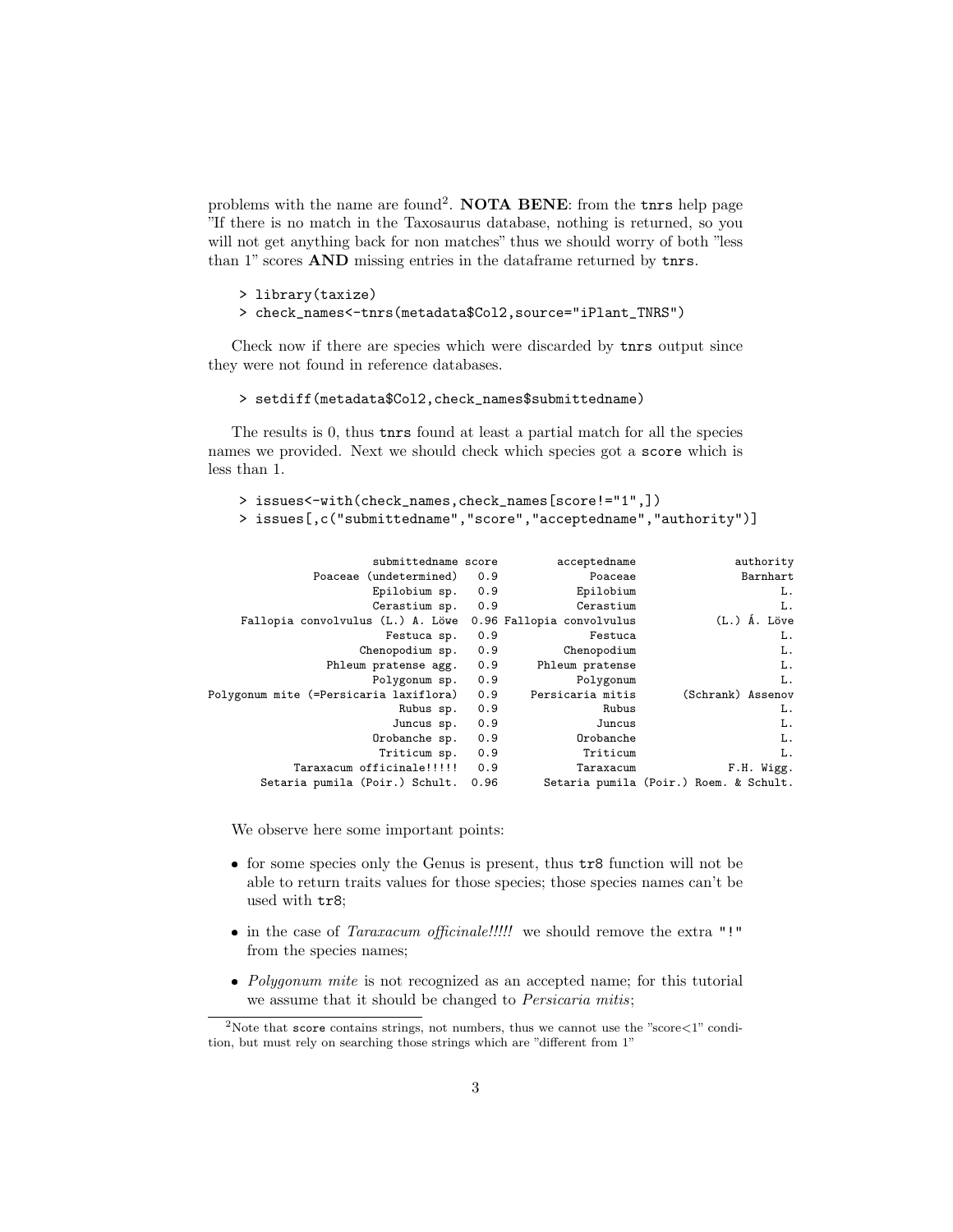- the aggregate species Phleum pratense agg. poses some problems: for this tutorial we decide to accept it as Phleum pratense L.;
- for Fallopia convolvulus and Setaria pumila the issues are related to authors names (for F. convolvulus "A." should be accented (" $\hat{A}$ ."), while in S. pumila, Roem. author name is missing).

The last point is not strictly relevant for using the tr8 function since authors' names should not be included in the list of species names passed to the function (but we correct the authors names anyway so that when we re-run tnrs function, no mistakes are found for these entries).

We adopt the following fixes for the issues we've found:

```
> library(plyr)
> ## we use the revalue function in the plyr package
> ## to fix all the above mentioned issues
> metadata$Col2<-revalue(metadata$Col2,
       + c("Taraxacum officinale!!!!!"="Taraxacum officinale F.H. Wigg."))
> metadata$Col2<-revalue(metadata$Col2,
       + c("Polygonum mite (=Persicaria laxiflora)"="Persicaria mitis (Schrank) Assenov"))
> metadata$Col2<-revalue(metadata$Col2,
       c("Fallopia convolvulus (L.) A. Löwe"="Fallopia convolvulus (L.) Á. Löve"))
> metadata$Col2<-revalue(metadata$Col2,
       + c("Setaria pumila (Poir.) Schult."="Setaria pumila (Poir.) Roem. & Schult."))
> metadata$Col2<-revalue(metadata$Col2,
+ c("Phleum pratense agg."="Phleum pratense L."))
```
And re-run the tnrs function as a cross-check:

> check\_names<-tnrs(metadata\$Col2,source="iPlant\_TNRS")

- > issues<-with(check\_names,check\_names[score!="1",])
- > issues[,c("submittedname","acceptedname","score")]

|         |                 |  | submittedname acceptedname score |     |
|---------|-----------------|--|----------------------------------|-----|
| Poaceae | (undetermined)  |  | Poaceae                          | 0.9 |
|         | Epilobium sp.   |  | Epilobium                        | 0.9 |
|         | Cerastium sp.   |  | Cerastium                        | 0.9 |
|         | Festuca sp.     |  | Festuca                          | 0.9 |
|         | Chenopodium sp. |  | Chenopodium                      | 0.9 |
|         | Polygonum sp.   |  | Polygonum                        | 0.9 |
|         | Rubus sp.       |  | Rubus                            | 0.9 |
|         | Juncus sp.      |  | Juncus                           | 0.9 |
|         | Orobanche sp.   |  | Orobanche                        | 0.9 |
|         | Triticum sp.    |  | Triticum                         | 0.9 |

We observe now that only those entries which were identified at the Genus level raise some issues; my suggestion is to remove them (i.e. those entries for which the score is "0.9") from the original metadata dataframe.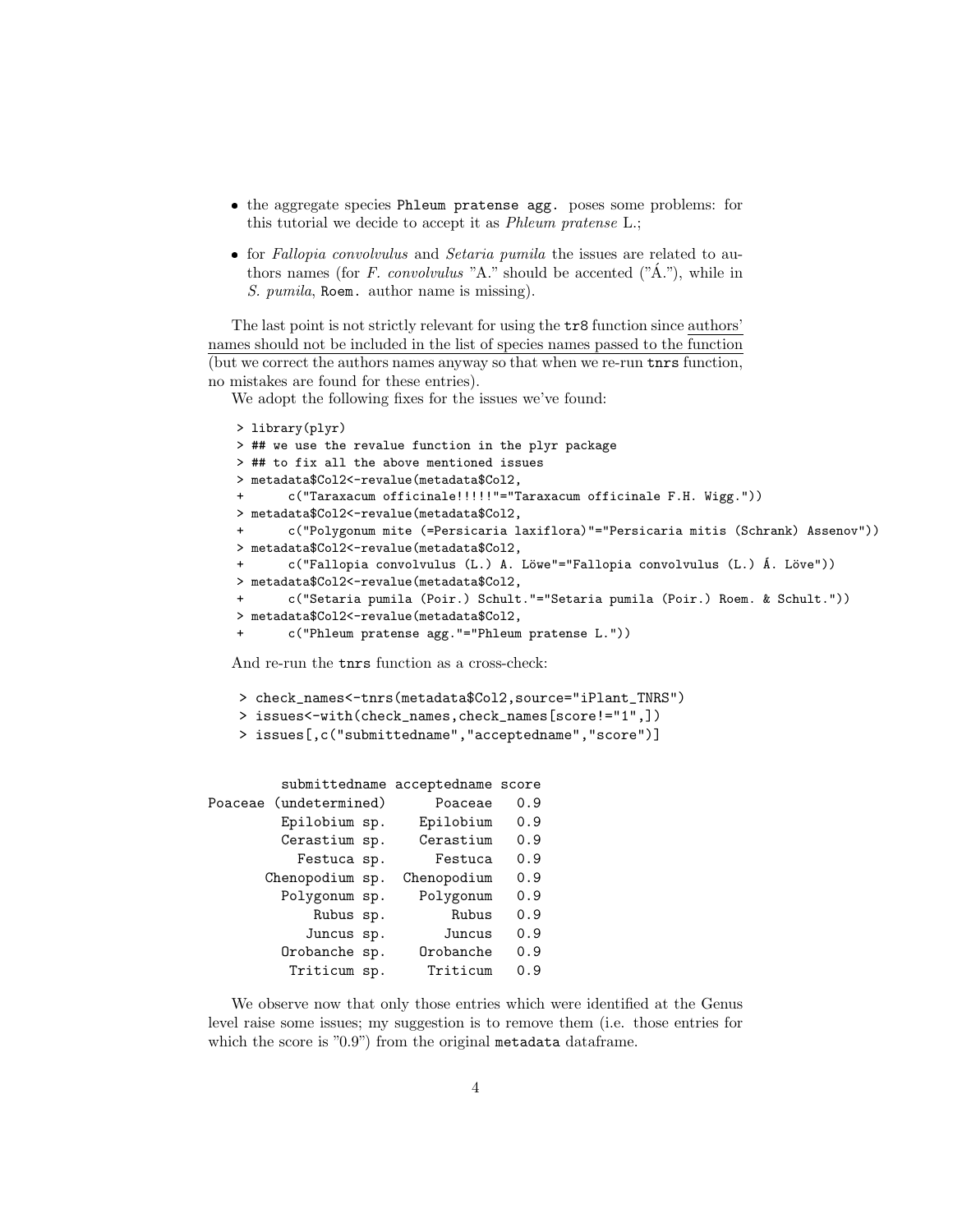First we merge the original *metadata* dataframe with *check\_names* so that we have original names (with short codes used by authors) and the corrected ones in a single object:

```
> final_dataframe<-merge(metadata,check_names,
+ by.x = "Col2",by.y="submittedname")
```
Then we exlude those species which were identified at the Genus level, i.e. those contained in the issues dataframe:

```
> final_dataframe<-final_dataframe[
+ !final_dataframe$Col2%in%issues$submittedname,]
```
In this way we now have the final\_dataframe data frame in which each entry has both the name present in the original dataset and the correct scientific names (acceptedname), which should be passed to the tr8 function.

#### 1.3 Use the tr8 function

We can now use the  $tr8$  function; suppose we are interested in downloading the following traits:

- Maximum height
- Leaf area
- Leaf mass
- Life form
- **Strategy type**

Observing the available\_tr8 dataframe (simply write available\_tr8 in the R console), we see the following correspondences:

Maximum height is available in Ecoflora and its short code is h\_max,

Leaf area is available in Ecoflora and its short code is le\_area,

Leaf mass is available in LEDA and its short code is leaf\_mass,

Life form is available in BiolFlor<sup>3</sup> and its short code is li\_form\_B,

Strategy type is available in BiolFlor and its short code is strategy

Thus the tr8 should be run as follows (beware: this may take some time!)

> species\_names<-final\_dataframe\$acceptedname

```
> my_traits<-c("h_max","le_area","leaf_mass","li_form_B","strategy")
> retrieved_traits<-tr8(species_list = species_names,download_list = my_traits)
```
<sup>3</sup>Life form is also avaialbe in Ecoflora; here we opt for BiolFlor in order to increase the range of queried databases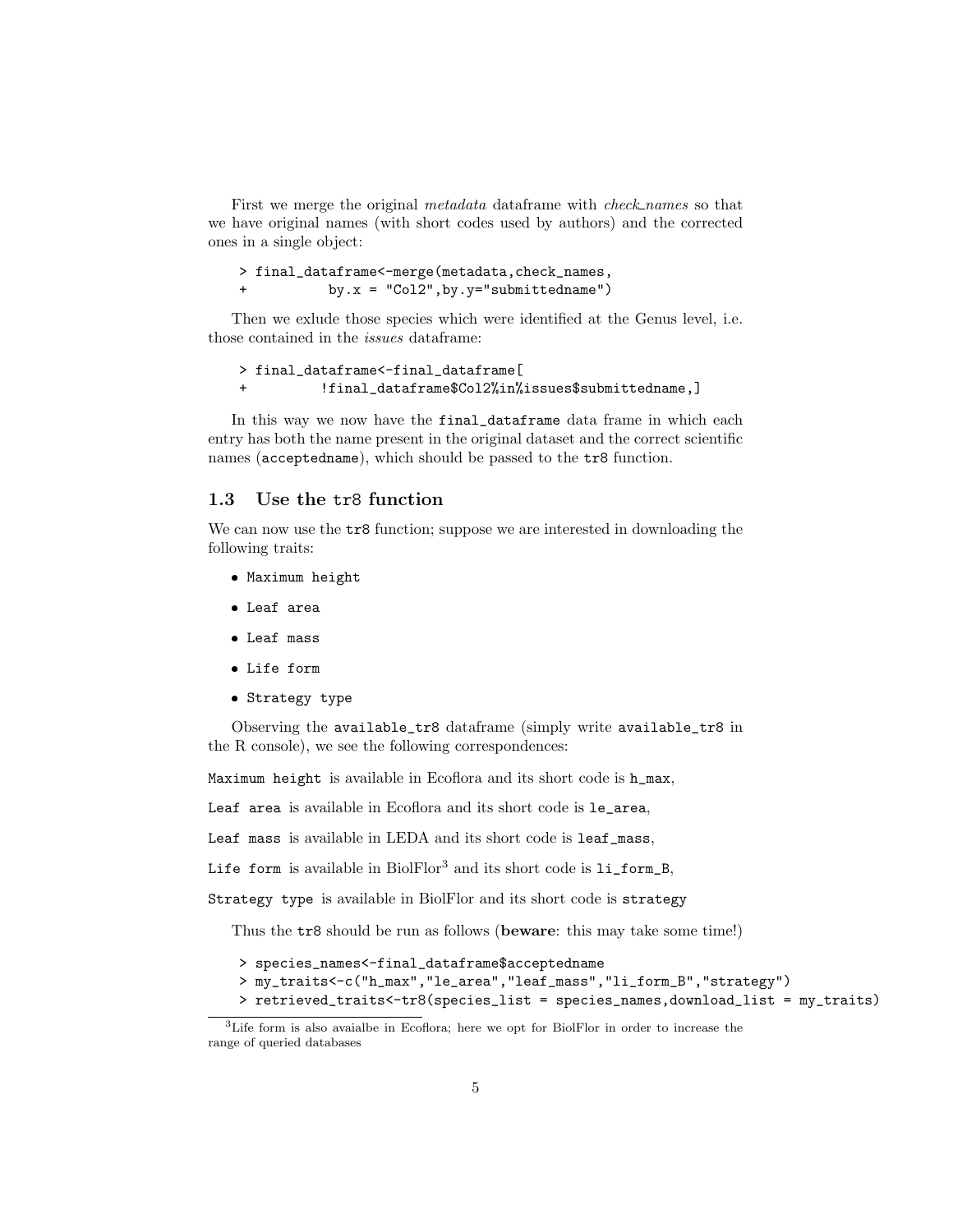The results are reported in table 1: the table here shown is a condensed version of what you will get with the above commands: the traits returned from BiolFlor contain strings within brackets which explain the value of each trait (e.g. "csr (competitors/stress-tolerators/ruderals)"); these are useful for interpreting the data, but made our table clumsy, thus I removed them). Having a look at the table, some points should be noted:

- A) h\_max for C. arvensis reports two values  $(75;10)$  since because Ecoflora provides two values for this species; it is left to the user to decide which one should be used! (you may decide to calculate a mean)
- B) for some species  $le_$ area reports more than one class (e.g. for A. pseudoplatanus we have 0-100;100-1000): here again the user should decide how to cope with this ambiguity.

In order to be able to carry on some statistical analysis, we adopt the following decisions:

- $\bullet$  for *C. arvensis* we calculate the mean between 75 and 10 and use that as the h\_max
	- > ## we extract the data from the object returned by tr8() > traits<-extract\_traits(retrieved\_traits) > ## first I convert the column to character > traits\$h\_max<-as.character(traits\$h\_max) > traits\$h\_max[which(row.names(traits)=="Convolvulus arvensis")]<-"42.5"
- the h\_max column can now be converted to a numeric variable (it should be treated as such in a statistical analysis)

```
> traits$h_max<-as.numeric(traits$h_max)
```
 for le\_area we propose to use the midpoint of the range indicated for each species (e.g. A. *stolonifera* has a le\_area range of 1-10, thus it will be assigned a value of 5.5); for those species who have 2 ranges, the common value among those ranges will be the selected one (e.g. R. obtusifolius has two ranges, 100-1000 and 10-100, thus 100 will be the selected value.

|     | > traits\$le_area<-revalue(traits\$le_area,                  |
|-----|--------------------------------------------------------------|
| $+$ | $c("0.1-1"=0.55,$                                            |
| $+$ | $"1 - 10" = 5.5$                                             |
| $+$ | $"10-100" = 55,$                                             |
| $+$ | $"100-1000" = 550.$                                          |
| $+$ | $"1-10;0.1-1" = 1,$                                          |
| $+$ | $"10-100;1-10" = 10,$                                        |
| $+$ | $"100-1000;10-100" = 100,$                                   |
| $+$ | $"10-100;100-1000" = 100)$                                   |
|     | $>$ ## and convert them to numeric                           |
|     | > traits\$le_area<-as.numeric(as.character(traits\$le_area)) |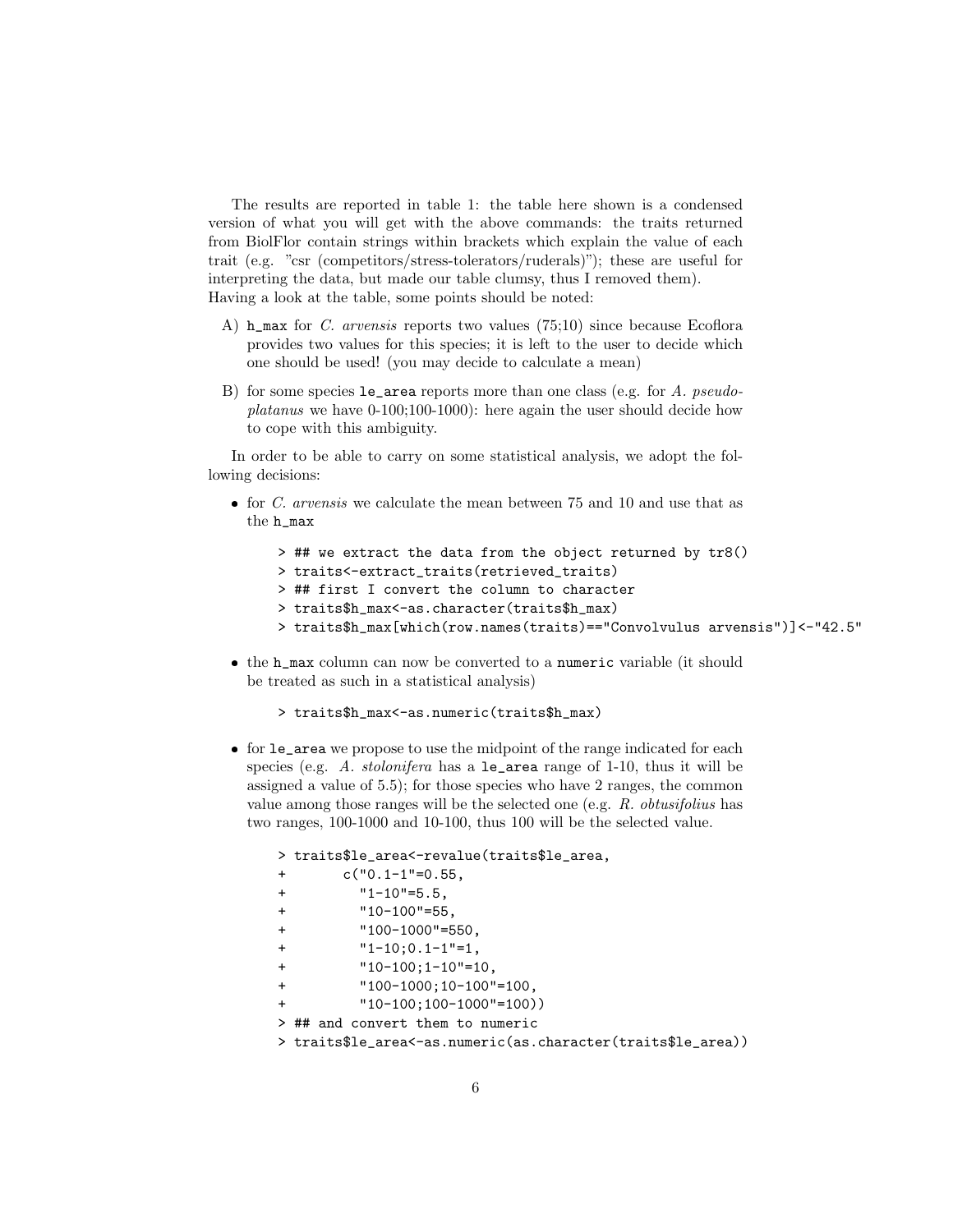- We recode li\_form\_B values in order to have shorter labels on the graphs:
	- "C (Chamaephyte) H (Hemicryptophyte)" becomes "C H"
	- "G (Geophyte)" becomes "G"
	- "G (Geophyte) H (Hemicryptophyte)" becomes "G H"
	- "H (Hemicryptophyte)" becomes "H"
	- "H (Hemicryptophyte) T (Therophyte)" becomes "H T"
	- "M (Macrophanerophyte)" becomes "M"
	- "M (Macrophanerophyte) N (Nanophanerophyte)" becomes "M N"
	- "T (Therophyte)" becomes "T"

```
> traits$li_form_B<-revalue(traits$li_form_B,
```
- + c("C (Chamaephyte) H (Hemicryptophyte)"="C H",
- + "G (Geophyte)"="G",
- + "G (Geophyte) H (Hemicryptophyte)"="G H",
- + "H (Hemicryptophyte)"="H",
- + "H (Hemicryptophyte) T (Therophyte)"="H T",
- + "M (Macrophanerophyte)"="M",
- + "M (Macrophanerophyte) N (Nanophanerophyte)"="M N",
- "T  $(Therefore)$ "="T"))
- > ## convert it to factor
- > traits\$li\_form\_B<-as.factor(traits\$li\_form\_B)
- We also recode strategy values:
	- "c (competitors)" becomes "c"
	- "cr (competitors/ruderals)" becomes "cr"
	- "cs (competitors/stress-tolerators)" becomes "cs"
	- "csr (competitors/stress-tolerators/ruderals)" becomes "csr"
	- "r (ruderals)" becomes "r"

```
> traits$strategy<-revalue(traits$strategy,c("c (competitors)"="c",
```
- + "cr (competitors/ruderals)"="cr",
- + "cs (competitors/stress-tolerators)"="cs",
- + "csr (competitors/stress-tolerators/ruderals)"="csr",
- + "r (ruderals)"="r"))
- > traits\$strategy<-as.factor(traits\$strategy)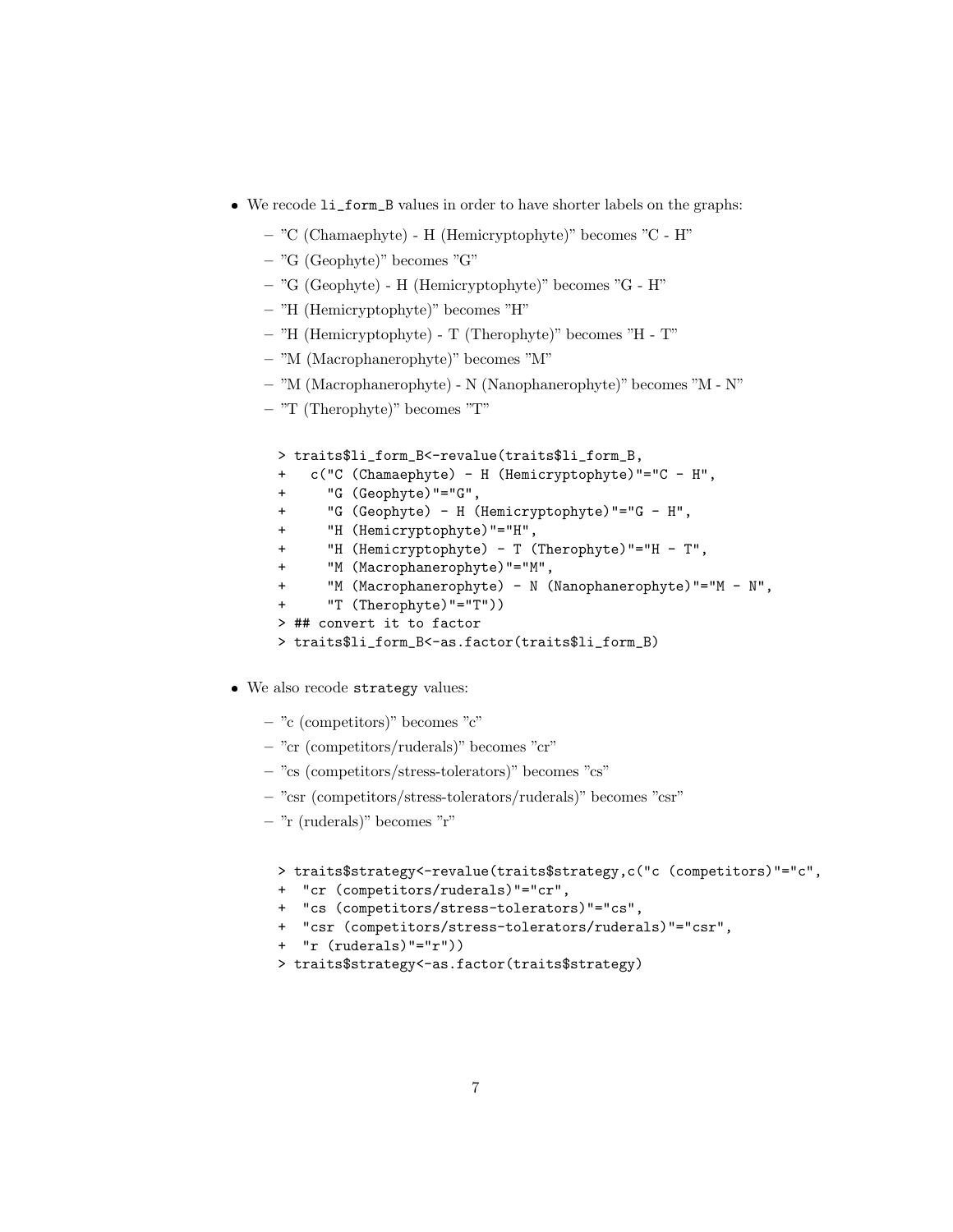## 2 An example of analysis

Plant traits data are often used to assess species or community-level trait response to environmental gradient. Several statistical techniques can be applied: Kleyer et al. [2] present an interesting classification of various techniques and propose some criteria to choose the best technique according to the research aims.

In this paragraph I present an example of a series of statistical analyses applied to trait data. The analyses presented here follow the very same steps described by Kleyer et al. [2] in the Supporting information to their paper, thus readers are strongly encouraged to read that publication. In this case we will adopt the RLQ analysis, thus the following data are required:

- R the "environment" dataset: this corresponds to env\_data dataframe (please note: for the sake of having a complete example of analysis, we are here assuming that the two variables included in the dataset represent environmental variables)
- $L$  is the *species*\*sites dataset (our veg\_data dataframe)
- $Q$  is the *trait\*species* dataframe (our trait dataframe)

In order be able to run the desired analyses, our datasets need a few more fixes.

Please note that I will follow a trial&error approach here, showing what is likely to go wrong and what solutions should be adopted.

1. We change species names in the traits dataframe switching back to the short codes so that the same names are used in traits and veg\_data:

```
> row.names(traits)<-mapvalues(row.names(traits),
+ from=final_dataframe$acceptedname,to=final_dataframe$Col1)
```
2. In the traits dataframe, we were not able to find trait data for some species: this will cause problems for the algorithm we will use, thus we need to remove those species from the datasets (this will impair the results of the whole analysis, but for the moment we do not have other choices):

```
> traits<-traits[complete.cases(traits),]
```
- 3. Beware: the same species should be present in  $\bf{L}$  and  $\bf{Q}$  tables, thus we should remove from veg\_data those species which were eliminated from traits with the previous operation:
	- > vegetation<-veg\_data[,names(veg\_data)%in%row.names(traits)]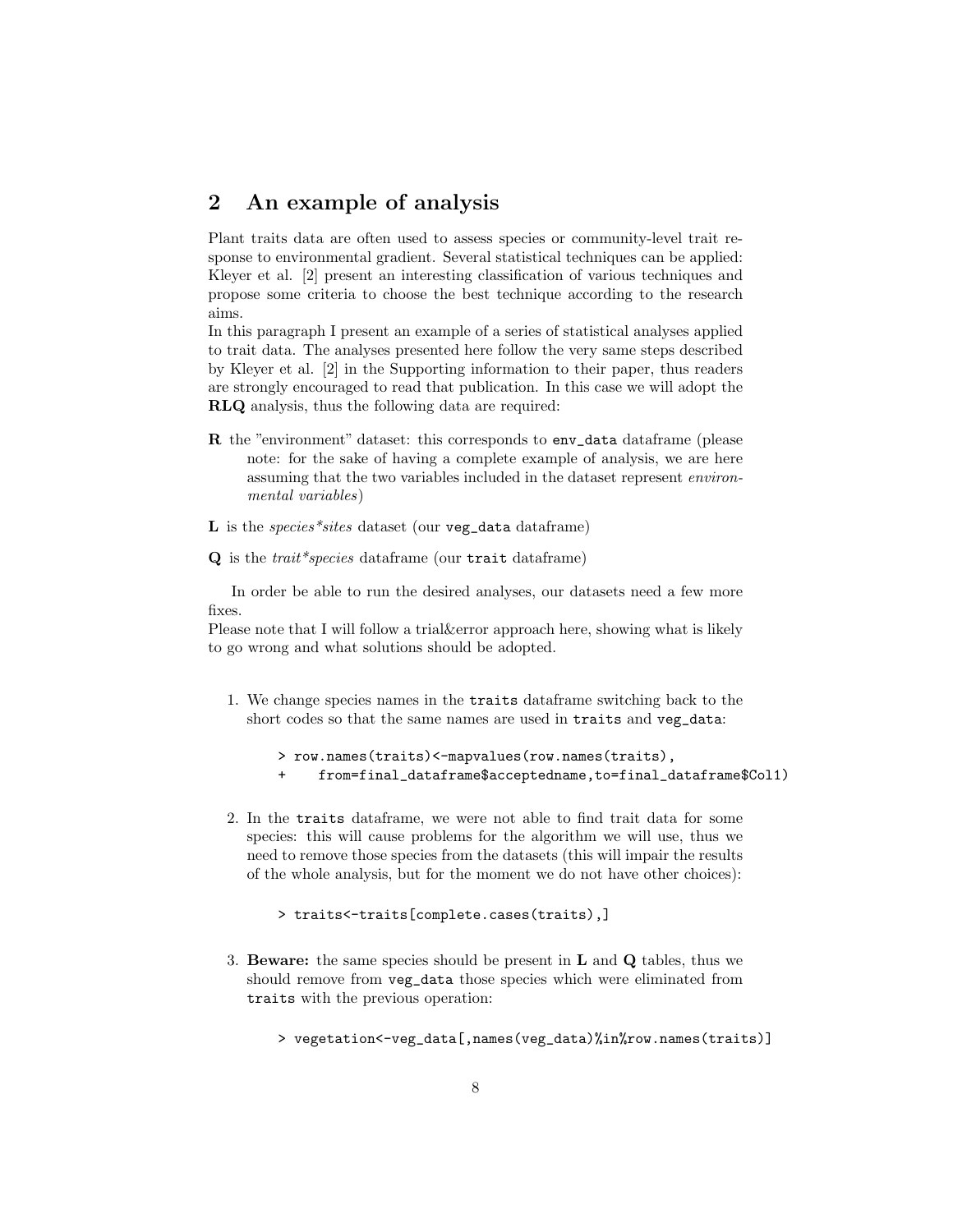4. we can now (try to) perform the first multivariate analyses; first we use a Correspondance analysis on the L dataset (the vegetation dataframe); for this we will need the  $ade4$  package[1]:

```
> library(ade4)
> coa<-dudi.coa(vegetation,scannf=F)
```
5. Then we need to perform and ordination on our trait dataframe; Kleyer et al.[2] used a Principal component analysis (dudi.pca in ade4); in our case the trait dataframe contains both quantitative and factors variables, thus the dudi.pca can't be used; we therefore opt for dudi.hillsmith which accepts both type of variables.

```
> hil.traits<-dudi.hillsmith(traits,row.w=coa$cw,scannf = FALSE)
```
which returns:

```
Error in eigen(df, symmetric = TRUE) : infinite or missing values in 'x'
```
The problem here is due to the fact that in the vegetation dataset there are some species (columns) which have zero values in all the samplings (rows); these species should be removed:

```
> ##select which columns have at least one non-zero value
> selection<-colSums(vegetation)>0
> ## and now we choose only those columns
> vegetation<-vegetation[,selection]
```
6. As stressed before, L and Q matrix should have the same species, thus we should be sure that those species with all-zero-values are removed from traits as well:

> traits<-traits[row.names(traits)%in%names(vegetation),]

- 7. Let's also order species names in both dataframes:
	- > vegetation<- vegetation[,order(names(vegetation))]
	- > traits<-traits[order(row.names(traits)),]
- 8. We now re-perform the pca on vegetation and dudi.hillsmith on traits datasets: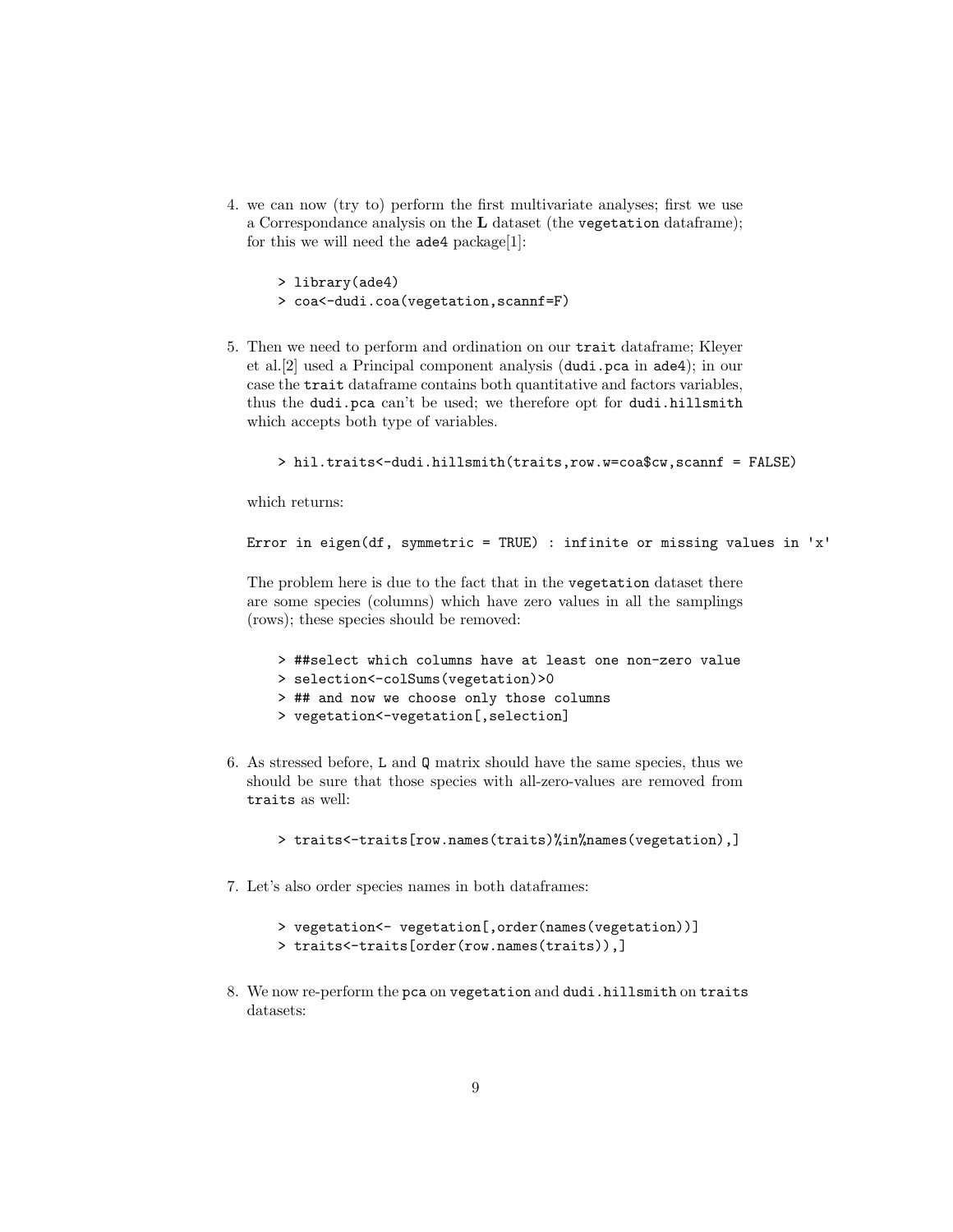- > coa<-dudi.coa(vegetation,scannf=F)
- > traits.hill<-dudi.hillsmith(traits,row.w=coa\$cw,scannf = F)
- 9. And perform dudi.hillsmith on the env\_data dataset as well:

```
> env.hill<-dudi.hillsmith(env_data,row.w=coa$lw,scannf = FALSE)
```
which returns:

```
Error in x * w : non-numeric argument to binary operator
```
This is due to the fact that the Treat variable in env\_data is of class "character", while dudi.hillsmith accepts either a quantitative or a factor variable; we thus should convert the variable to a factor:

```
> env_data$Treat<-as.factor(env_data$Treat)
```
Now we re-run the analysis:

```
> env.hill<-dudi.hillsmith(env_data,row.w=coa$lw,scannf = FALSE)
```
10. And (finally) we can perform the rlq analysis using the previusly created objects:

> rlq\_tr8<-rlq(env.hill,coa,traits.hill,scannf = F)

11. The object created can be passed to the plot function

> plot(rlq\_tr8)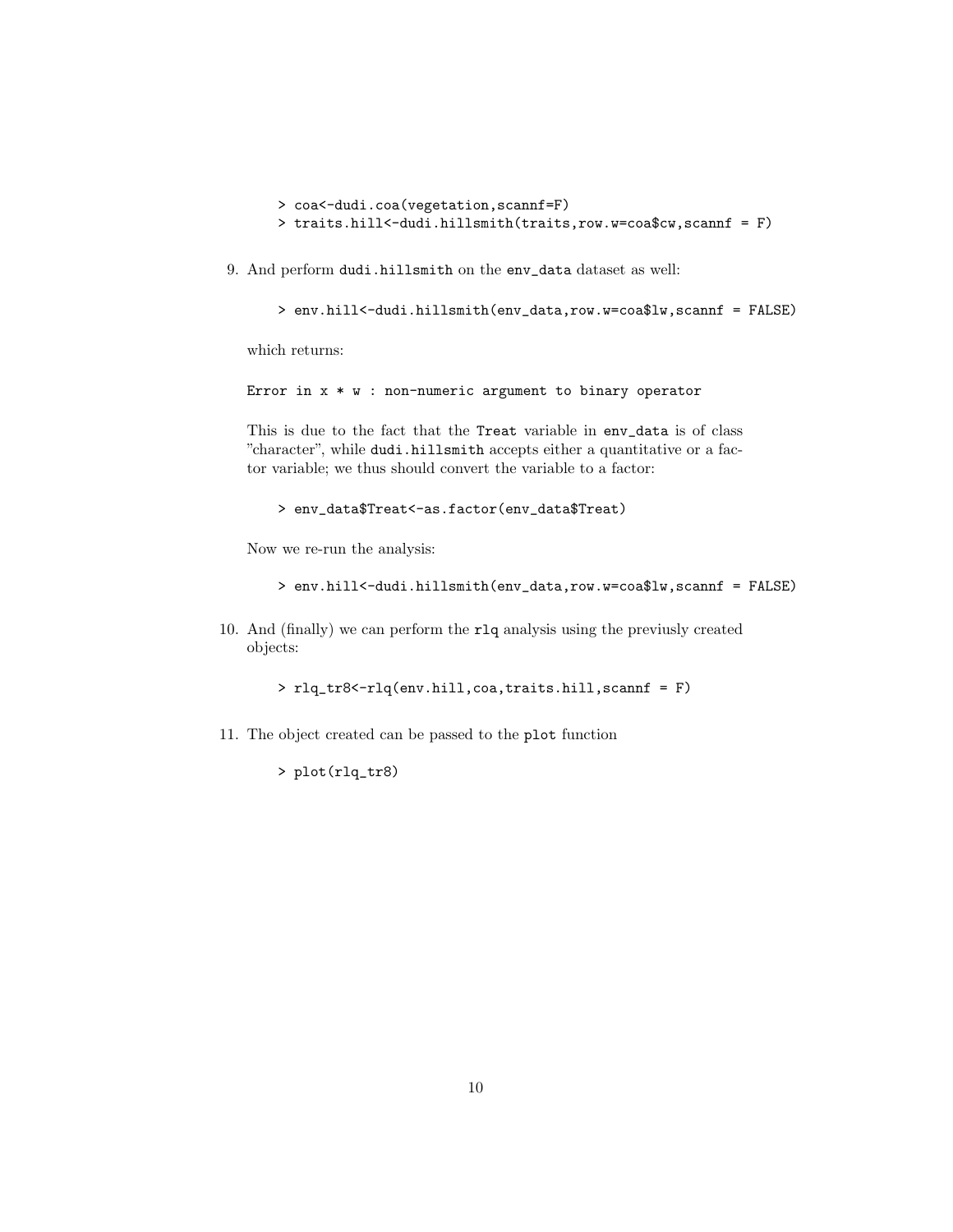

Several plotting functions are available for ade4 objects, please refer to the package documentation for further detailed information.

12. We now perform a clustering and its results will be used for building functional groups. Following the example provided by Kleyer et al. [2] we use the Ward minimum variance clustering:

```
> clust<-hclust(dist(rlq_tr8$lQ),method="ward.D2")
```
> plot(clust,sub="Ward minimum variance clustering",xlab="TR8 tutorial")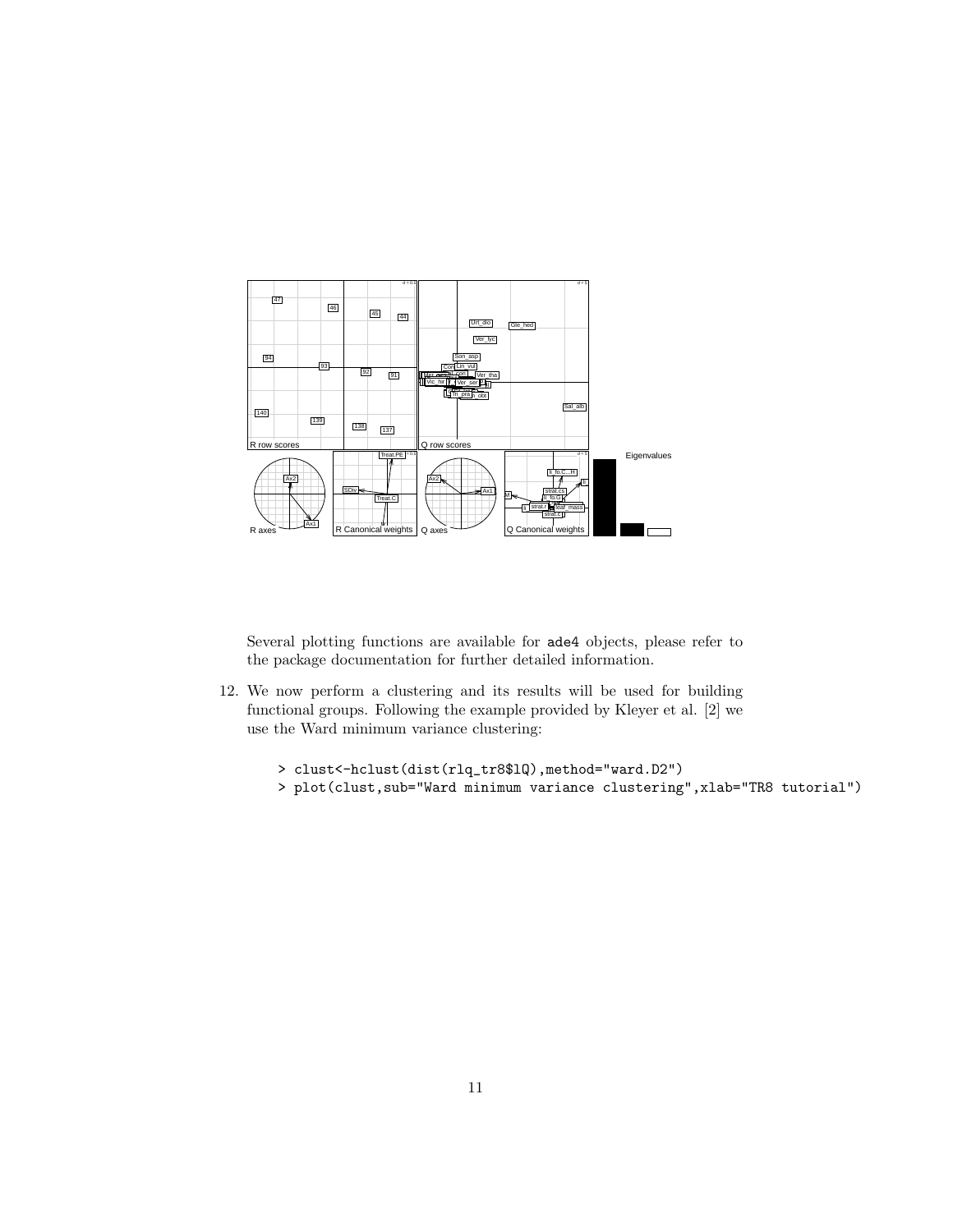Cluster Dendrogram



13. We should now decide where the dendrogram should be cut: several criteria exist: in this case (not to over-complicate the tutorial), based on the visual estimation of the graph, we decide that 6 main groups are present: 2-single species ones (i.e. S. alba and U. dioica) and 4 multi-species groups. We can thus cut our plot:

> rect.hclust(clust,k=6)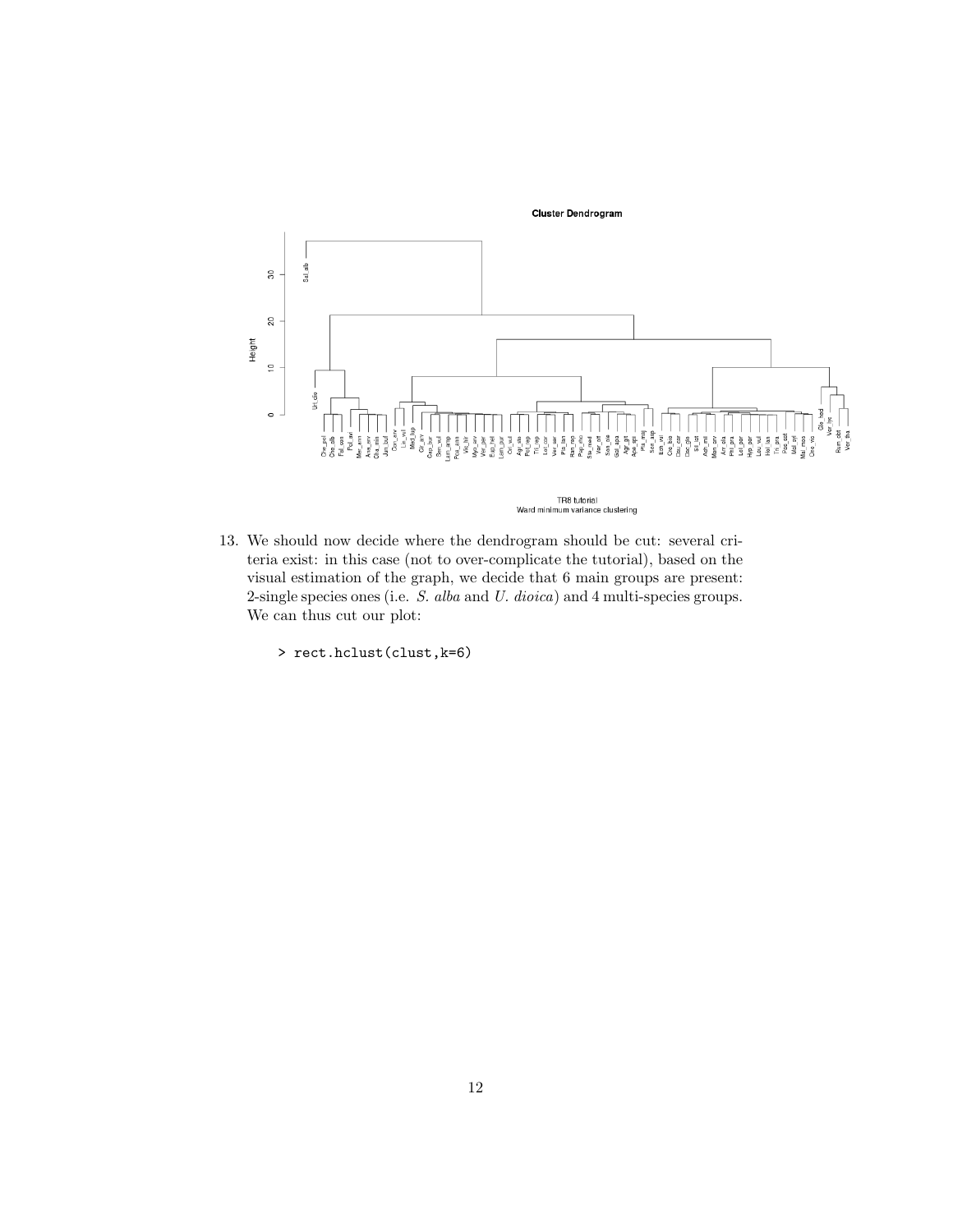**Cluster Dendrogram**





And save the results of this cutting for later graphs:

> cuts<-cutree(clust,6)

14. We can now plot an ordination graph of the species, grouped according to the newly defined functional groups and plot, on top of that graph, traits data:

```
> s.class(rlq_tr8$lQ,as.factor(cuts),col=1:6)
> s.arrow(rlq_tr8$c1,add.plot = TRUE)
```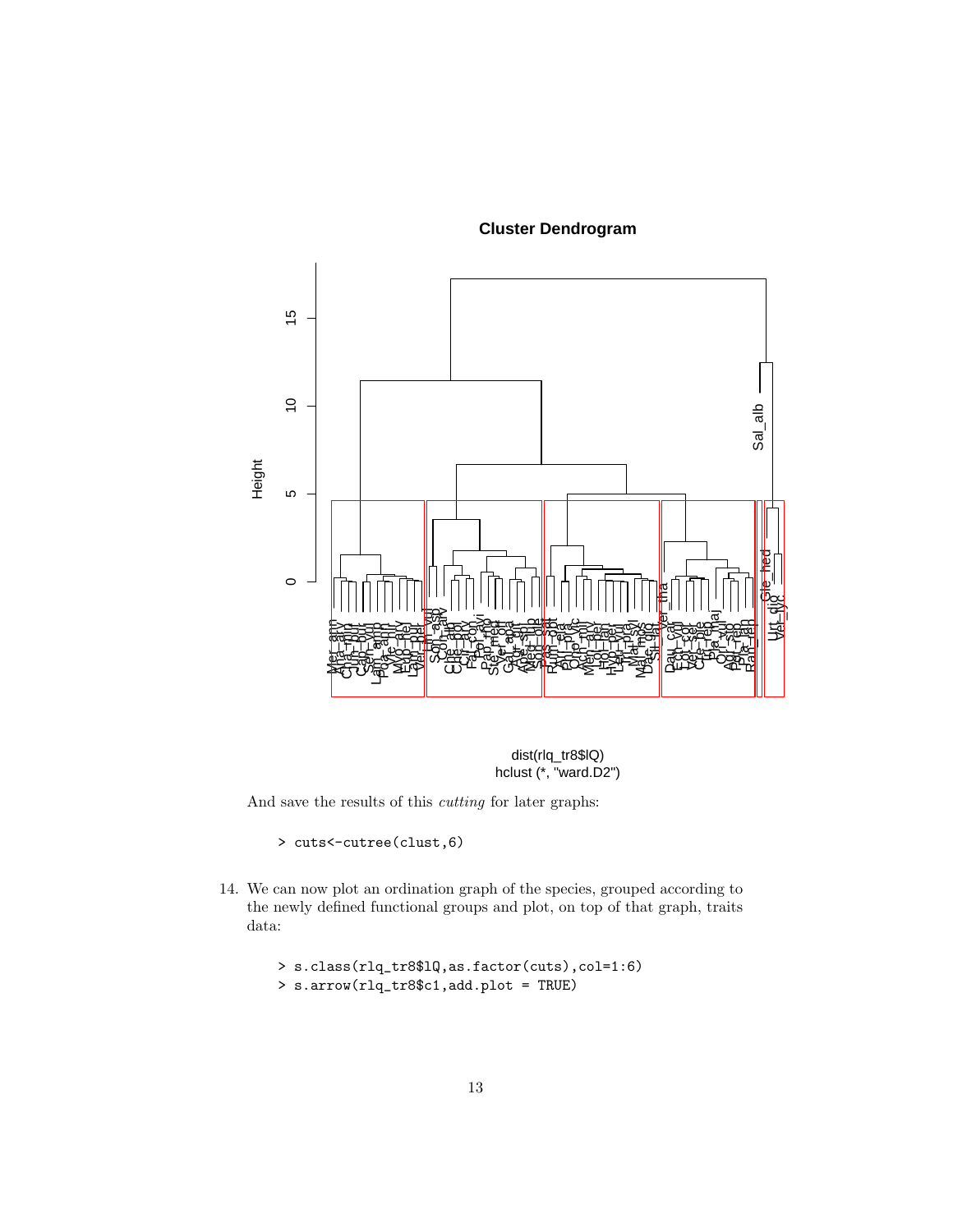

15. And finally the created grouping can be interpreted in terms of traits (the results can be seen in figure at page 15):

```
> par(mfrow=c(3,2))
> plot(traits$h_max~as.factor(cuts),main="Maxim height",
+ ylab="max height",border = 1:6,xlab="Group number")
> plot(traits$le_area~as.factor(cuts),main="Leaf area",
       ylab="leaf area", border = 1:6, xlab="Group number")
> plot(traits$leaf_mass~as.factor(cuts),main="Leaf mass",
+ ylab="leaf mass",border = 1:6,xlab="Group number")
> plot(table(cuts,traits$strategy),main="CSR strategy",
+ ylab="strategy",border = 1:6,xlab="Group number")
> plot(table(cuts,traits$li_form_B),main="Life form",
       ylab="life form", border = 1:6, xlab="Group number")
> par(mfrow=c(1,1))
```
From the graphs we are able to say that *group* 1 is composed of only "Hemicryptophyte" species, while  $group 2$  has a more homogeneous combination of "Geophytes", "Hemicryptophytes"and "Hemicryptophyte - Therophyte" species. If we look at maximum height, there's a group which is clearly different from all the rest: this is the one which is composed of only Salix alba: this is the only woody species in our analyzed dataset,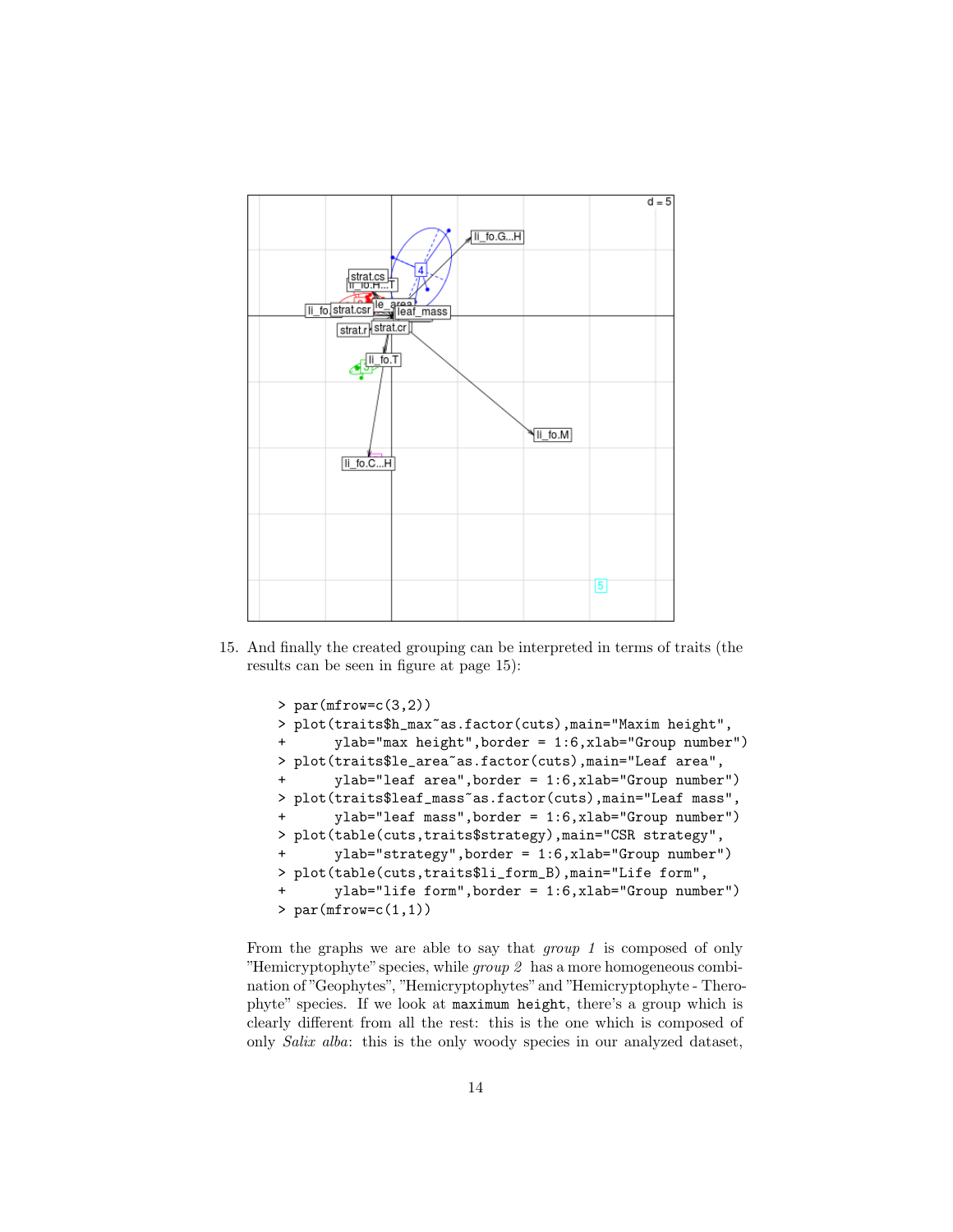

Figure 1: Results of traits ditribution in defined functional groups.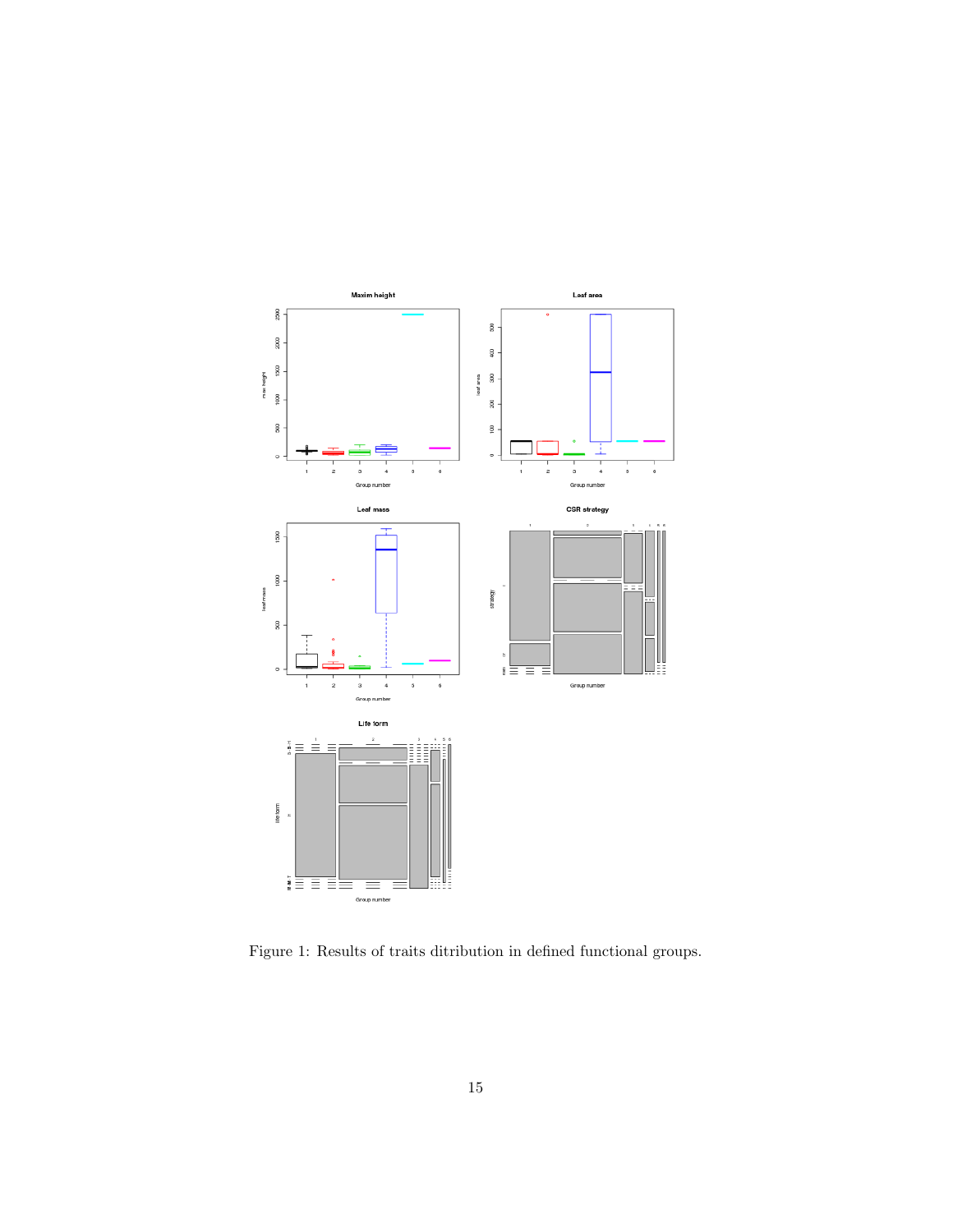thus it's clear that, when considering the maximum height trait, it would be separated from all the other species. In terms of leaf area, group 4 is composed of some of the broadleaf species which have the maximum values for his trait (e.g. Verbascum thapsus and V. lychnitis).

## 3 Some concluding remarks

What has been presented above is just an example of a workflow, thus the results obtained and the graphs presented should be considered as potential outcomes of the process, not as valid scientific results.

There are also many points which were not included in the analysis and should be considered in order to make it more "scientifically sound"; among the most important ones, I list the following:

- We did not transform original data: it would have made sense to transform the original abundance data, e.g. using standardization algorithm provided by the decostand() function in vegan.
- In the end we excluded many species from our analysis since we had not found trait data for them; we could have searched for data in different databases (e.g. life\_form is also available in Ecolfora) or we could have got data from other sources - like books, floras, etc... - and added those values to the downloaded traits).
- $\bullet\,$  We used trait values retrieved from databases  $\!4\,$  and assumed that those were correct for our analysis; this poses some problems, e.g the case of S. alba is striking in this respect: looking at the abundance data, it's clear that what were sampled were small individuals, but using data retrieved by tr8 we used a value of 25 m for its maximum height value.
- Leaf area values could have been coded as ordered factors, instead of using midpoint values of each class (which is probably one of the reason for the shape of the boxes in the boxplot in figure at page 15).

We could repeat all the analyses taking these points (and many other relevant ones) into account, but this, as in any tutorial which deserves its name, is left to the reader as an exercise.

### References

- [1] S. Dray and A.B. Dufour. The ade4 package: implementing the duality diagram for ecologists. Journal of Statistical Software, 22(4):1–20, 2007.
- [2] Michael Kleyer, Stéphane Dray, Francescode Bello, Jan Lepš, Robin J. Pakeman, Barbara Strauss, Wilfried Thuiller, and Sandra Lavorel. Assessing

<sup>&</sup>lt;sup>4</sup>This is what TR8 was created for...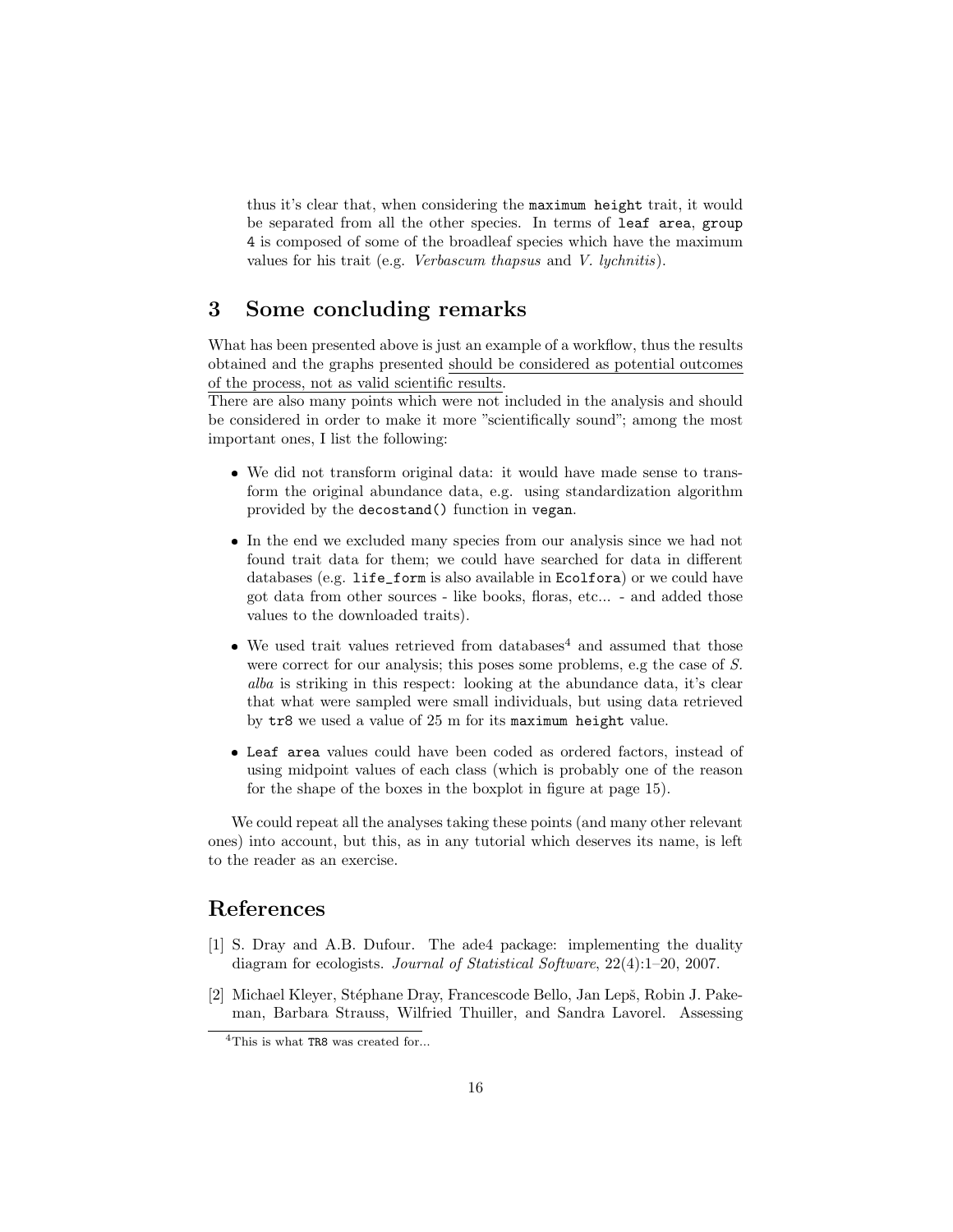species and community functional responses to environmental gradients: which multivariate methods? Journal of Vegetation Science, 23(5):805-821, October 2012.

- [3] N Sandau, RP Rohr, RE Naisbit, Y Fabian, OT Bruggisser, P Kehrli, A Aebi, and L Bersier. Data from: Including community composition in biodiversity-productivity models, 2014.
- [4] Nadine Sandau, Rudolf P. Rohr, Russell E. Naisbit, Yvonne Fabian, Odile T. Bruggisser, Patrik Kehrli, Alexandre Aebi, and Louis-Félix Bersier. Including community composition in biodiversity–productivity models. Methods in Ecology and Evolution, 5(8):815–823, 2014.
- [5] Hadley Wickham. readxl: Read Excel Files, 2015. R package version 0.1.0.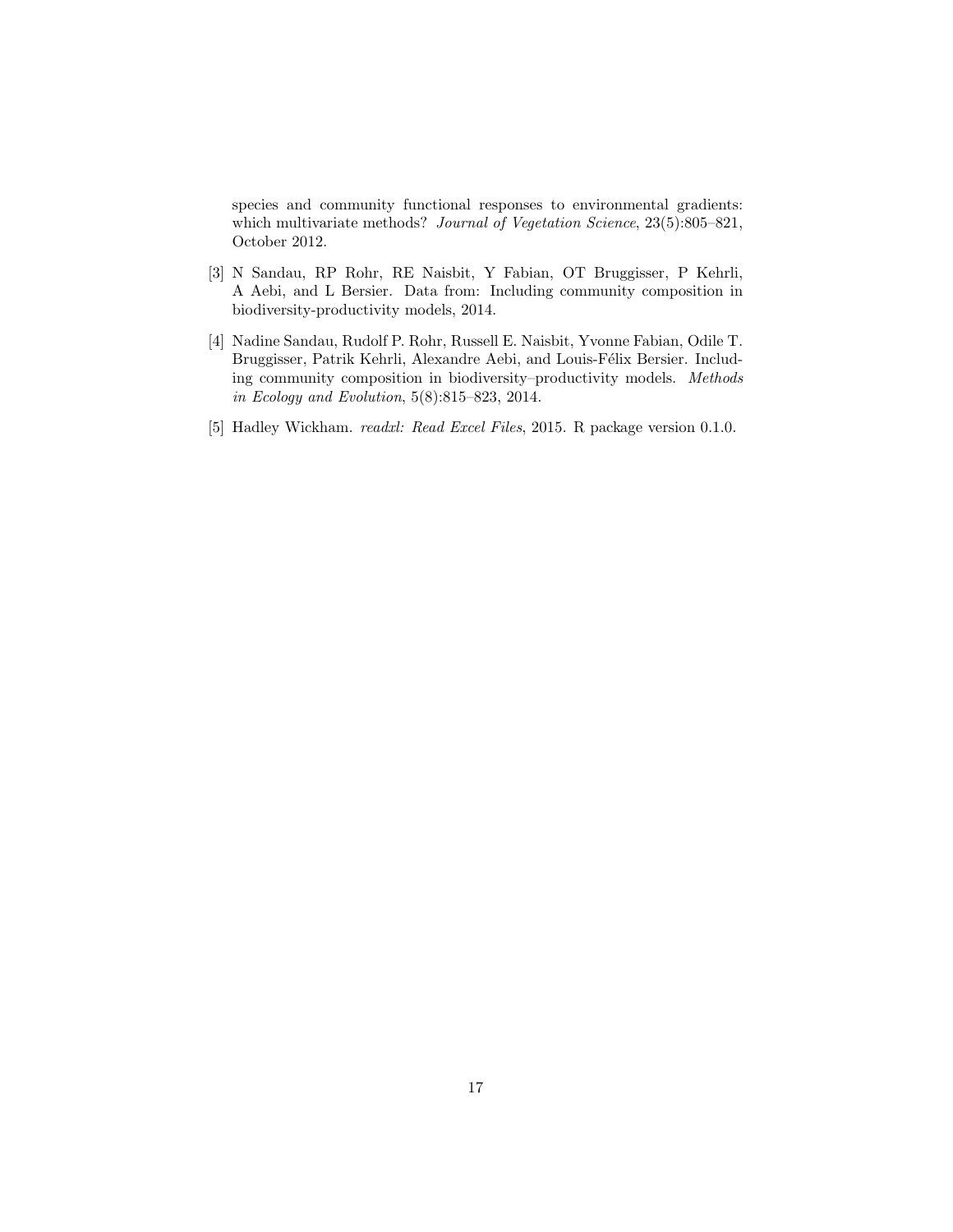|                                | $h_{max}$ | le_area         | li_form_B                 | strategy             | $\overline{\text{leaf\_mass}}$ |
|--------------------------------|-----------|-----------------|---------------------------|----------------------|--------------------------------|
| Acer pseudoplatanus            | 3000      | 10-100;100-1000 | $\overline{\mathbf{M}}$   | $\mathbf c$          | $\overline{NA}$                |
| Achillea millefolium           | $45\,$    | $1 - 10$        | H                         | $\mathbf{c}$         | 21.76                          |
| Aethusa cynapium               | 120       |                 | $H - T$                   | $\rm cr$             | 118.21                         |
| Agrostemma githago             | 100       | $1 - 10$        | $H - T$                   | $\rm cr$             | 57.23                          |
| Agrostis stolonifera           | 100       | $1 - 10$        | H                         | csr                  | 9.41                           |
| Amaranthus retroflexus         |           |                 | T                         | cr                   | 265.49                         |
| Anagallis arvensis             | $30\,$    | $0.1 - 1$       | T                         | $\bf r$              | 2.76                           |
| Apera spica-venti              | 100       | $1 - 10$        | $H - T$                   | $\rm cr$             | 43.95                          |
| Arrhenatherum elatius          | 150       | $10 - 100$      | $H_{\rm}$                 | $\mathbf c$          | 30.65                          |
| Brassica napus                 | 100       |                 | $\mathbf T$               | $_{\rm cr}$          | NA                             |
| Campanula patula               | 60        | $1 - 10$        | H                         | <b>CST</b>           | NA                             |
| Capsella bursa-pastoris        | 40        | $10 - 100$      | $H - T$                   | $\bf r$              | 60.89                          |
| Centaurea cyanus               | $90\,$    |                 | $H - T$                   | cr                   | 33.62                          |
| Centaurea jacea                |           |                 | H                         | $\mathbf c$          | NA                             |
| Chaenorhinum minus             | $25\,$    | $0.1 - 1$       | $\mathbf T$               | $\bf r$              | 3.46                           |
| Chenopodium album              | 100       | $1 - 10$        | $\mathbf T$               | cr                   | 148.55                         |
| Chenopodium polyspermum        | 100       | $1 - 10$        | $\mathbf T$               | cr                   | 36.84                          |
| Cichorium intybus              | 120       |                 | $\boldsymbol{\mathrm{H}}$ | $\mathbf c$          | 556.12                         |
| Cirsium arvense                | $90\,$    | $10 - 100$      | G                         | $\mathbf c$          | 190.54                         |
| Convolvulus arvensis           | 75;10     | $1 - 10$        | G                         | $_{\rm cr}$          | 40.73                          |
| Conyza canadensis              | 100       |                 | $H - T$                   | cr                   | 24.74                          |
| Cota tinctoria                 |           |                 | H                         | $\rm{cs}$            | NA                             |
| Crepis biennis                 | 120       | $10 - 100$      | $\, {\rm H}$              | cr                   | 189.01                         |
| Dactylis glomerata             | 100       | $10 - 100$      | $\, {\rm H}$              | $\mathbf c$          | 49.9                           |
| Daucus carota                  | 100       | $10 - 100$      | $\rm H$                   | cr                   | 12.84                          |
| Digitaria sanguinalis          |           |                 | $\mathbf T$               | $\bf r$              | 8.62                           |
| Dipsacus fullonum              | 150       |                 | $\, {\rm H}$              | cr                   | 1118.24                        |
| Echinochloa crus-galli         |           |                 | $\mathbf T$               | cr                   | 76.9                           |
| Echium vulgare                 | $90\,$    | $10 - 100$      | $\boldsymbol{\mathrm{H}}$ | cr                   | 282.5                          |
| Elytrigia repens subsp. repens | 120       | 10-100          | $G - H$                   | $\mathbf c$          | NA                             |
| Equisetum arvense              | 80        |                 | G                         | cr                   | 178.64                         |
| Euphorbia helioscopia          | $50\,$    | $1 - 10$        | $H - T$                   | $\bf r$              | 12.88                          |
| Euphorbia stricta              | $80\,$    | $1 - 10$        | $H - T$                   | $\bf r$              | NA                             |
| Fallopia convolvulus           | 120       | 10-100          | $\mathbf T$               | cr                   | 44.26                          |
| Galinsoga quadriradiata        | $80\,$    | $1 - 10$        | $\mathbf T$               | cr                   | NA                             |
| Galium aparine                 | 120       | $1-10;0.1-1$    | $H - T$                   | cr                   | 5.7                            |
| Galium mollugo subsp. album    |           |                 | $\,$ H                    | $\mathbf c$          | NA                             |
| Geranium rotundifolium         | 40        | $1 - 10$        | $\mathbf T$               | r                    | $\mathrm{NA}$                  |
| Glechoma hederacea             | $30\,$    | $1 - 10$        | ${\rm G}$ - ${\rm H}$     | $\operatorname{csr}$ | $20.96\,$                      |
| Gnaphalium uliginosum          | $20\,$    | $1-10;0.1-1$    | T                         | $\bf r$              | NA                             |
| Holcus lanatus                 | 100       | $10-100;1-10$   | H                         | $\mathbf c$          | 21.8                           |
| Hypericum perforatum           | 100       | $1 - 10$        | $\, {\rm H}$              | $\mathbf c$          | 8.72                           |
| Juglans regia                  |           |                 | $\mathbf M$               | $\mathbf{c}$         | $\mathrm{NA}$                  |
| Juncus bufonius                | $25\,$    | $0.1 - 1$       | $\mathbf T$               | r                    | 4.55                           |
|                                |           |                 |                           |                      |                                |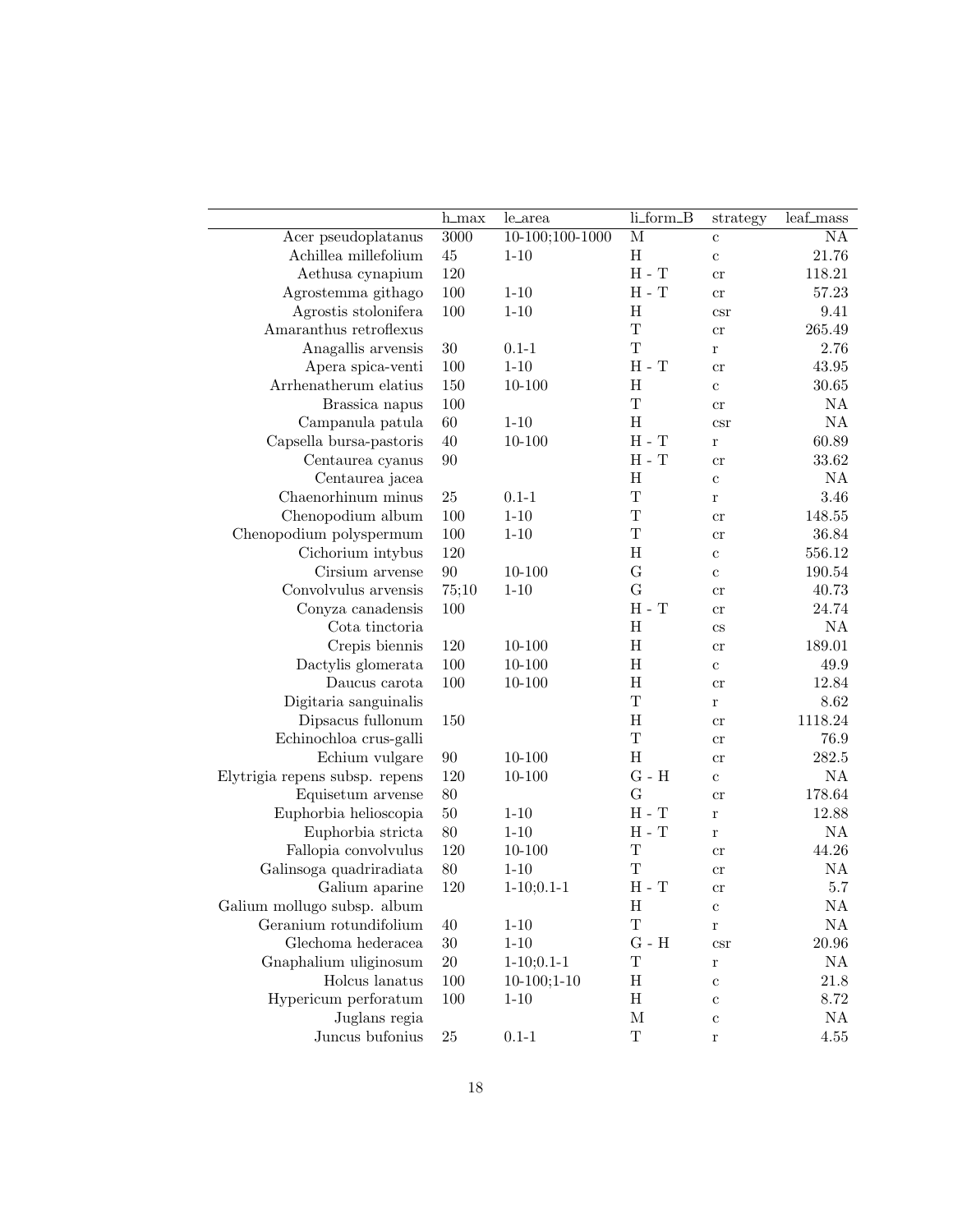| Kickxia elatine       | 50     | $1 - 10$        | T                           | $\bf r$                    | NA            |
|-----------------------|--------|-----------------|-----------------------------|----------------------------|---------------|
| Kickxia spuria        | 50     | $1 - 10$        | T                           | $\bf r$                    | NA            |
| Lactuca serriola      | 200    |                 | $H - T$                     | cr                         | 397.12        |
| Lamium amplexicaule   | 25     | $1 - 10$        | $H - T$                     | $\bf r$                    | 8.46          |
| Lamium purpureum      | 45     | $1 - 10$        | $H - T$                     | $\bf r$                    | 11.32         |
| Leucanthemum vulgare  | 100    | $1 - 10$        | H                           | $\mathbf c$                | 27.12         |
| Linaria vulgaris      | 80     | $1 - 10$        | G                           | $\operatorname{csr}$       | 5.68          |
| Lolium perenne        | 90     | $1 - 10$        | $\rm H$                     | $\mathbf c$                | 14.53         |
| Lotus corniculatus    | 35     | $1 - 10$        | $\rm H$                     | $\operatorname{csr}$       | 4.5           |
| Malva moschata        | 80     | $10 - 100$      | $\rm H$                     | $\mathbf c$                | 176.06        |
| Malva sylvestris      | 90     | $10 - 100$      | $\rm H$                     | $\mathbf c$                | 341.6         |
| Matricaria chamomilla | 60     |                 | $H - T$                     | $\bf r$                    | NA            |
| Medicago lupulina     | 60     | $1 - 10$        | $H - T$                     | $\operatorname{csr}$       | 17.28         |
| Medicago sativa       | 90     | $1 - 10$        | NA                          | NA                         | 29.19         |
| Melilotus albus       | 150    | $1 - 10$        | $H - T$                     | cr                         | NA            |
| Mentha arvensis       | 60     | $1 - 10$        | $\rm H$                     | $\mathbf{c}$               | 14.21         |
| Mercurialis annua     | 50     | $1 - 10$        | T                           | $\bf r$                    | 17.07         |
| Myosotis arvensis     | 60     | $1 - 10$        | $H - T$                     | $\bf r$                    | 28.22         |
| Oenothera biennis     | 100    | $10 - 100$      | H                           | cr                         | NA            |
| Onobrychis viciifolia | 60     | $10 - 100$      | $\boldsymbol{\mathrm{H}}$   | $\rm c$                    | 164.05        |
| Origanum vulgare      | 80     | $1 - 10$        | H                           | $\operatorname{csr}$       | $23.37\,$     |
| Oxalis stricta        | 40     | $1 - 10$        | NA                          | NA                         | NA            |
| Papaver rhoeas        | 60     | $10 - 100$      | $H - T$                     | cr                         | 166.81        |
| Pastinaca sativa      | 180    | $10 - 100$      | $\rm H$                     | $\rm c$                    | 382.98        |
| Persicaria mitis      |        |                 | NA                          | NA                         | NA            |
| Phleum pratense       | 150    | $10 - 100$      | H                           | $\mathbf c$                | 9.91          |
| Plantago lanceolata   | 40     | $10 - 100$      | H                           | $\operatorname{csr}$       | 82.79         |
| Plantago major        | 60     | $10 - 100$      | $\rm H$                     | $\operatorname{csr}$       | 1016.91       |
| Poa annua             | 30     | $1 - 10$        | $H - T$                     | $\bf r$                    | $3.21\,$      |
| Polygonum aviculare   | 200    | $1 - 10$        | T                           | $\bf r$                    | 13.01         |
| Potentilla reptans    | 100    | $1 - 10$        | H                           | $\operatorname{csr}$       | 53.72         |
| Prunella vulgaris     | 30     | $1 - 10$        | $\mathrm{C}$ - $\mathrm{H}$ | $\operatorname{csr}$       | 16.11         |
| Ranunculus repens     | 60     | $10 - 100$      | $\rm H$                     | $\operatorname{csr}$       | 193.94        |
| Rumex obtusifolius    | 120    | 100-1000;10-100 | $\rm H$                     | $\mathbf c$                | 1449.89       |
| Sagina apetala        | 10     |                 | $\mathbf T$                 | $\bf r$                    | 0.32          |
| Salix alba            | 2500   | $10 - 100$      | $\mathbf M$                 | $\mathbf c$                | 63.36         |
| Salix caprea          | 1000   | $10-100;1-10$   | $M - N$                     | $\mathbf c$                | $\mathrm{NA}$ |
| Scrophularia nodosa   | $80\,$ | $10 - 100$      | H                           | $\mathop{\rm CS}\nolimits$ | $313.6\,$     |
| Senecio vulgaris      | 45     | 10-100          | H - T                       | r                          | 17.59         |
| Setaria pumila        |        |                 | T                           | $\bf r$                    | 75.09         |
| Silene latifolia      | 100    | $10 - 100$      | Η                           | $\mathbf c$                | 78.06         |
| Sinapis alba          | 80     | $10 - 100$      | $\mathbf T$                 | <sub>c</sub> r             | 84.21         |
| Solanum americanum    | 60     |                 | $\mathbf T$                 | r                          | NA            |
| Sonchus arvensis      | 150    |                 | H                           | cr                         | 549.53        |
| Sonchus asper         | 150    | 100-1000        | $H - T$                     | <sub>c</sub> r             | 216.37        |
| Sonchus oleraceus     | 150    | $10 - 100$      | $H - T$                     | cr                         | 341.14        |
|                       |        |                 |                             |                            |               |